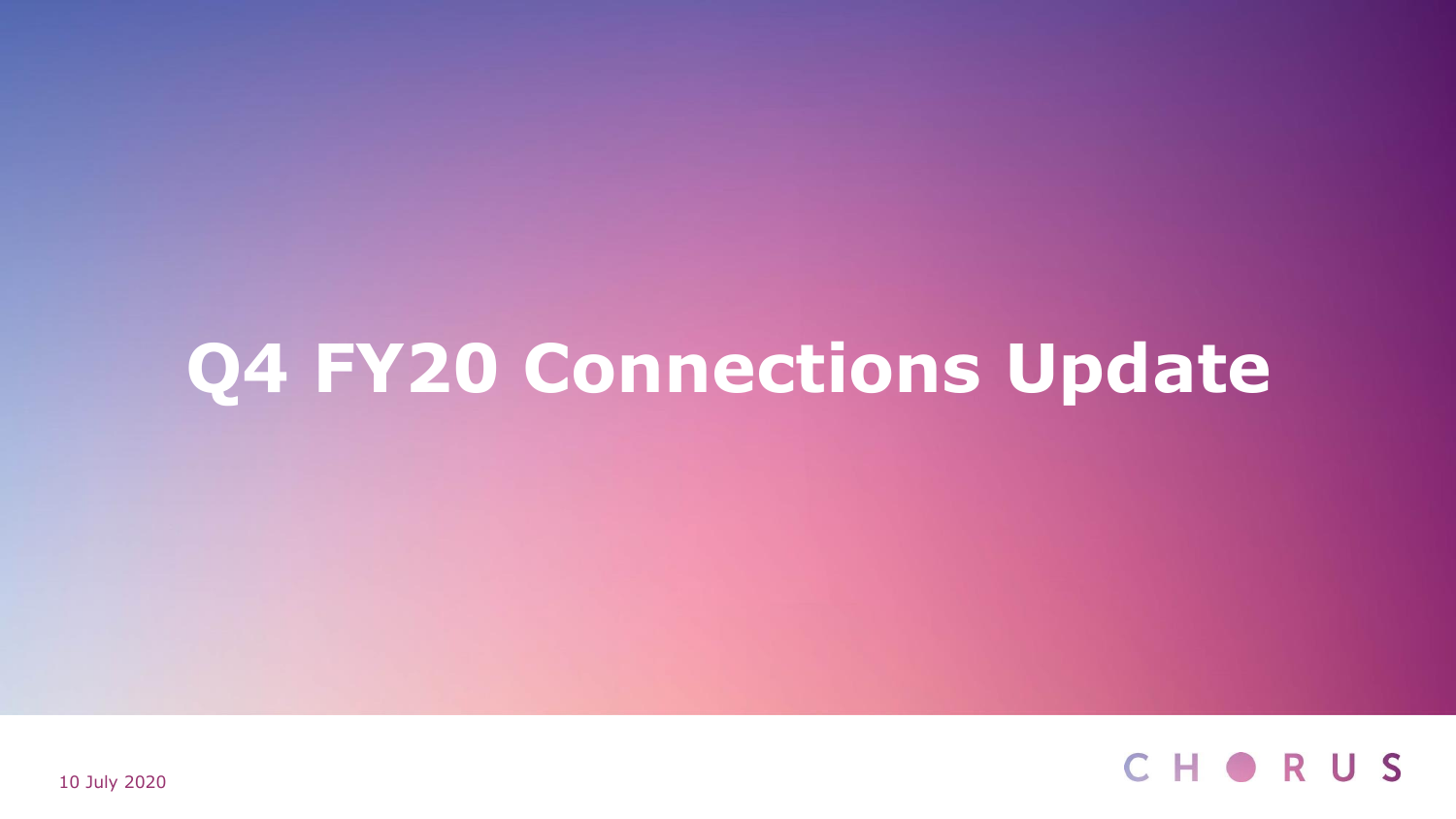## **Q4 FY20 overview**

### COVID-19 constrains Q4 fibre growth

#### > **Lockdown period had a significant impact on Q4 fibre activity and uptake**

- **•** restrictions on non-essential activity reduced fibre installations by ~15k and halted UFB2 rollout
- reduced fibre installations and constraints on door to door marketing saw Q4 fibre connection growth drop to 27k from 32k in Q3
- Chorus provided \$5 million financial support to service companies to assist with reduced field force workflow/revenue and help retain workforce for rapid resumption of work in Alert Level 3
- > **Total fixed line connections declined by 4k to 1,415,000\***  (Q3 FY20: -13k)
- > **Broadband connections returned to Q2 level of 1,206,000\*, with 4k growth** (Q3 FY20:-4k)

\*totals exclude 10,000 free broadband connections provided to student households



### 10 July 2020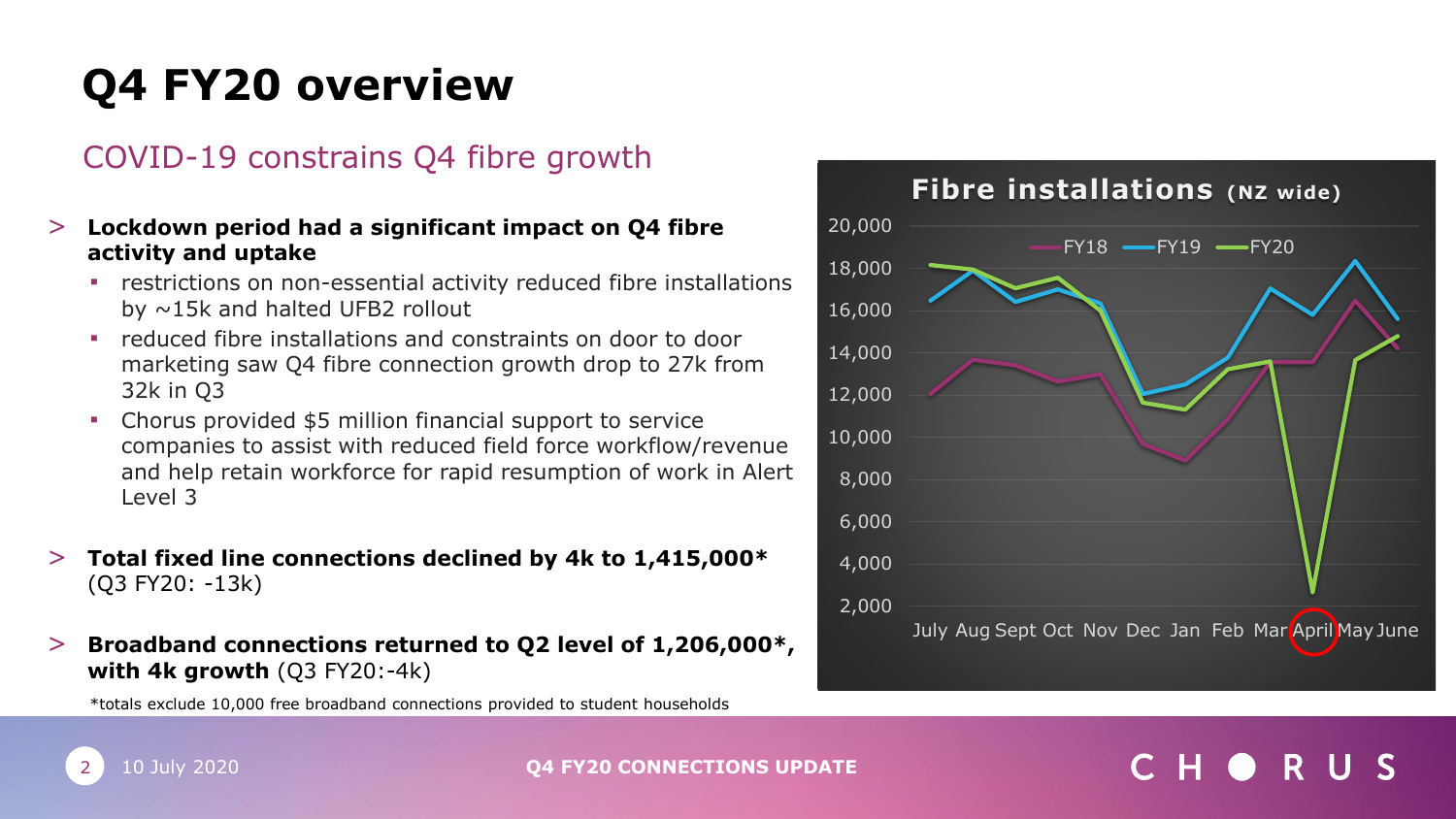## **Our response to COVID-19**

- > We've implemented a broad range of initiatives to support community and industry including:
	- providing 10,000 broadband connections, free-of-charge for six months, to families without broadband as part of government initiatives for online schooling
	- enabling temporary disconnections by removing disconnection and reconnection fees for businesses
	- **•** making a \$2 million relief fund available to retailers for debt incurred from consumers and small businesses unable to pay their connection bills during the lockdown period
	- introducing price reductions on our 1Gbps and small business plans from 1 July
	- delaying our annual CPI increase until 1 October and limiting increases to selected fibre plans, despite increases to our service company and other costs
	- continuing to invest in broadband capacity as network demands change postlockdown
- > It remains to be seen what impact wider COVID-19 economic effects will have on connections in the coming months

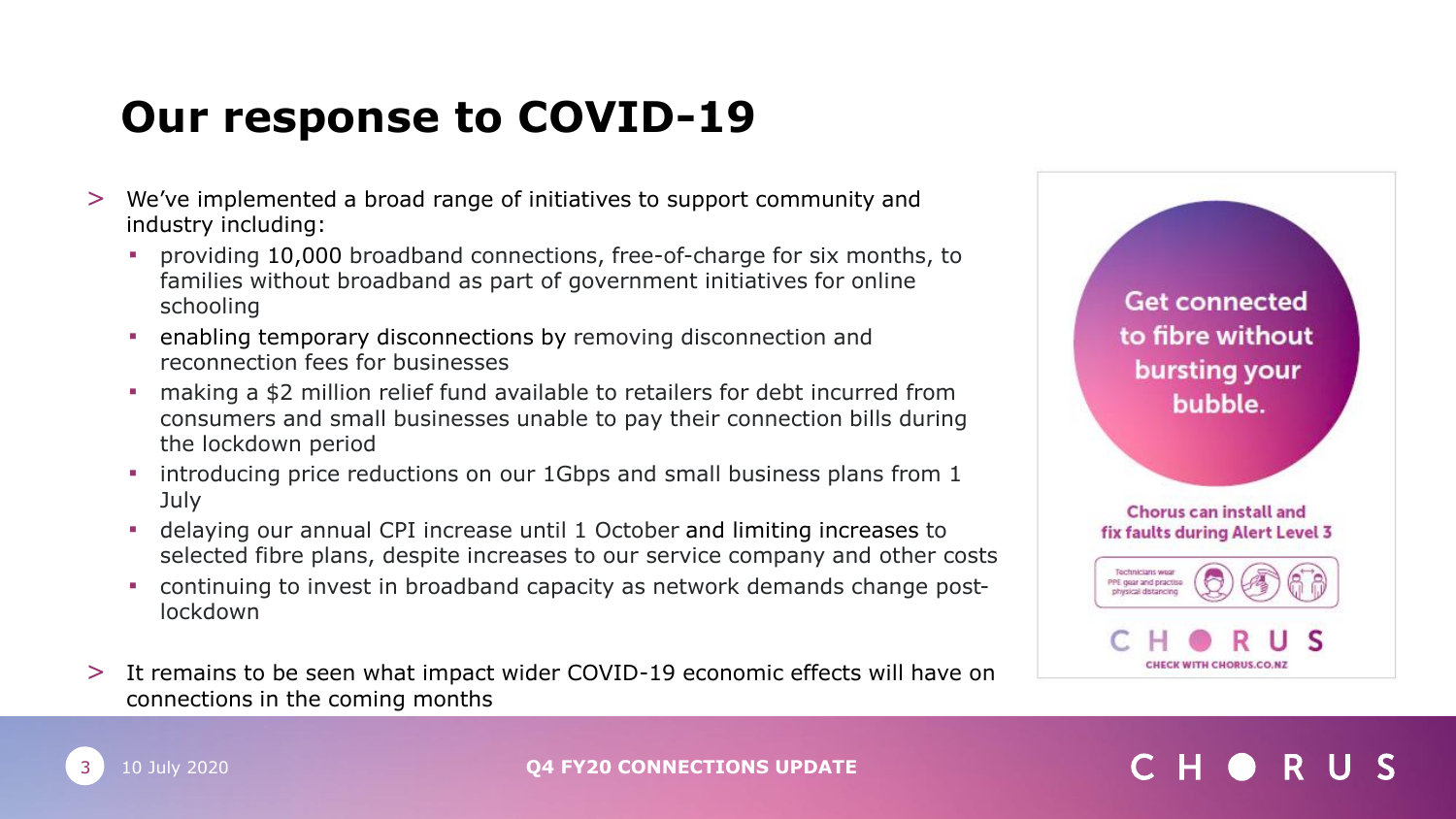## **UFB uptake reaches 60%**

#### > **UFB uptake increased from 58% to 60% within completed footprint in Q4**

- uptake in UFB1 areas grew from 60% to **63%**
- uptake in UFB2 areas grew from 35% to **37% (note: uptake includes some UFB2 areas that have been partially built, but not yet submitted for Crown sign-off)**
- **725,000** connections (Q3: 695,000) now within completed footprint, including business premium connections
- **1,209,000** customers able to connect (Q3: 1,198,000)
- **931,000** premises passed\* (Q3: 920,000) out of 1,054,000 target = UFB rollout 88% complete
- > **31,000 fibre installations completed in Q4 (Q3: 38k)**
	- customer satisfaction increased from 7.9 to **8.1**

\*under the UFB contract, a multi-dwelling unit or single office block is one premises

#### Fibre now 73% of Chorus broadband connections in planned UFB zone

#### No. of connections





4 10 July 2020 **Q4 FY20 CONNECTIONS UPDATE**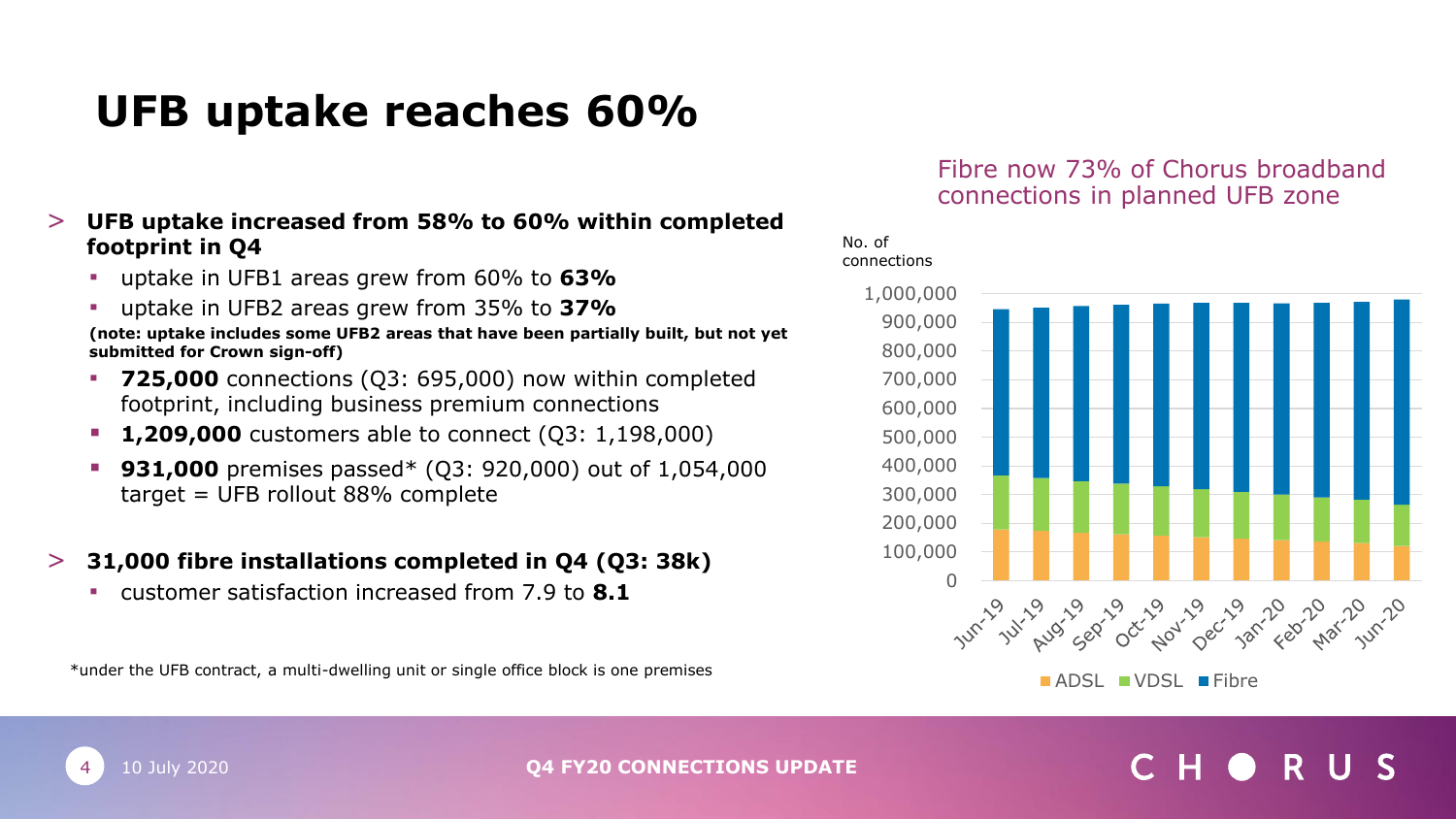## **Fibre now makes up 53% of Chorus connections**

|                                          | 30 June<br>2019 | 30 Sept<br>2019 | <u>  3</u> 1 Dec<br>2019 | 31 March<br>2019 | 30 June<br>2020 | 1400000        | <b>Baseband copper</b>                                     |
|------------------------------------------|-----------------|-----------------|--------------------------|------------------|-----------------|----------------|------------------------------------------------------------|
| Unbundled copper<br>(no broadband)       | 24,000          | 21,000          | 18,000                   | 17,000           | 15,000          | 1200000        | Unbundled copper                                           |
| <b>Baseband copper</b><br>(no broadband) | 214,000         | 201,000         | 192,000                  | 185,000          | 179,000         | 1000000        | Copper ADSL                                                |
| <b>Copper ADSL</b><br>(includes naked)   | 327,000         | 304,000         | 283,000                  | 261,000          | 245,000         | 800000         |                                                            |
| <b>VDSL</b><br>(includes naked)          | 270,000         | 257,000         | 242,000                  | 228,000          | 221,000         |                | <b>VDSL</b>                                                |
| Fibre broadband<br>(GPON)                | 599,000         | 645,000         | 681,000                  | 713,000          | 740,000         | 600000         |                                                            |
| Data services<br>(copper)                | 5,000           | 4,000           | 4,000                    | 4,000            | 4,000           | 400000         | Fibre (GPON)                                               |
| Fibre premium<br>(P2P)                   | 11,000          | 12,000          | 12,000                   | 11,000           | 11,000          | 200000         |                                                            |
| <b>Total connections</b>                 | 1,450,000       | 1,444,000       | 1,432,000                | 1,419,000        | 1,415,000       | $\overline{0}$ | <b>Business premium</b>                                    |
|                                          |                 |                 |                          |                  |                 |                | 31-Dec-19<br>31-Mar-20<br>Jun-20<br>30-Jun-19<br>30-Sep-19 |

### > **1,206,000 broadband connections comprises:**

- 740,000 fibre (GPON) connections
- 466,000 VDSL/ADSL (copper) connections

**Note**: Free education connections are excluded from this data

#### C H O RUS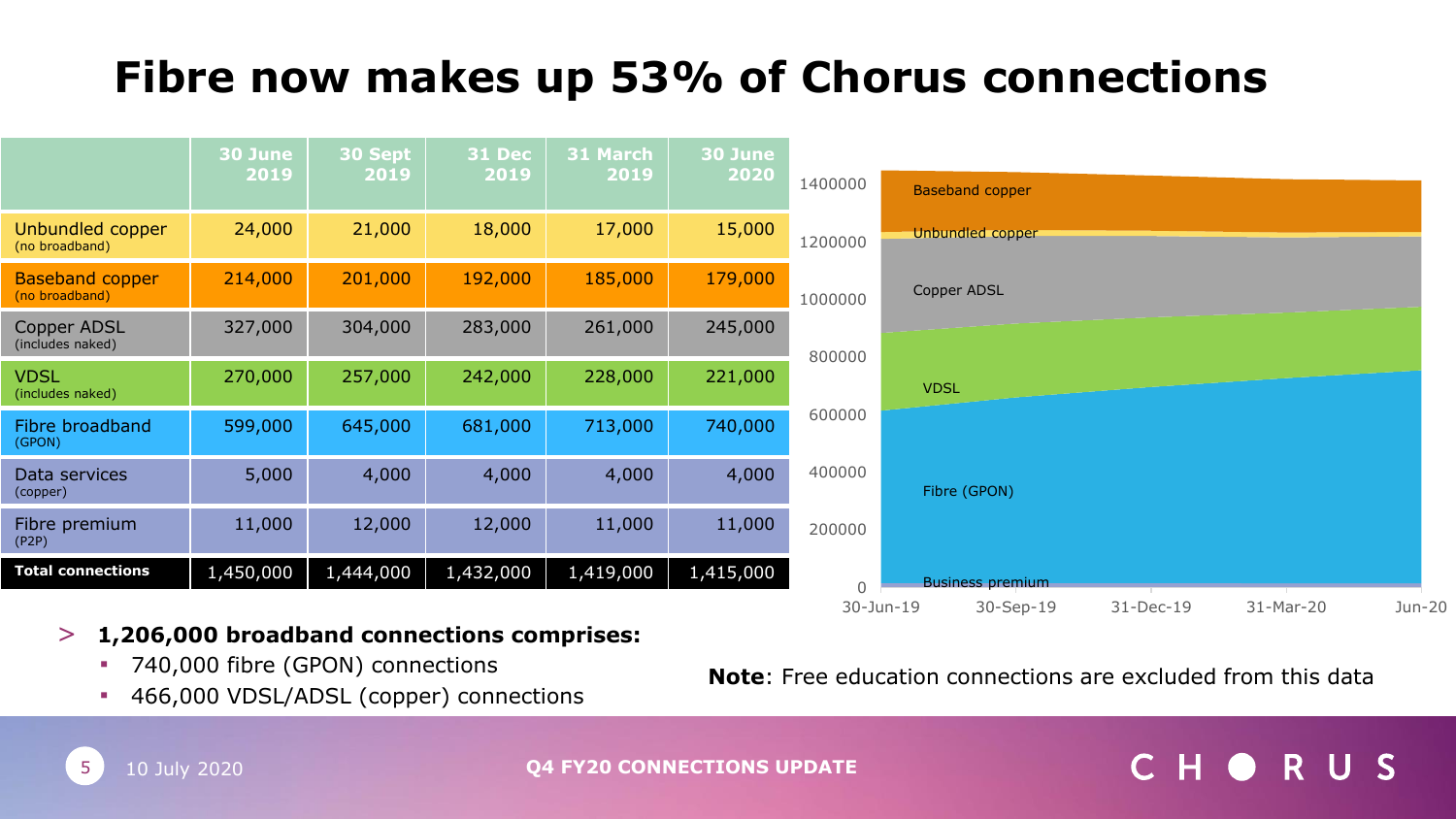## **1Gbps plans grow to 115k**



**Q4 FY20 CONNECTIONS UPDATE**

#### *Total mass market fibre uptake by plan type*

10 July 2020

6

#### **27,000 mass market fibre connections added**

- **1Gbps connections grew from 105k to 115k** and now represent 16% of mass market
- **about 20% of orders are for 1Gbps**
- 100Mbps plans reduced to 69% share of connections
- **•** small business plans grew to 3k; 100Mbps business plan reduced from \$55 to \$52 from

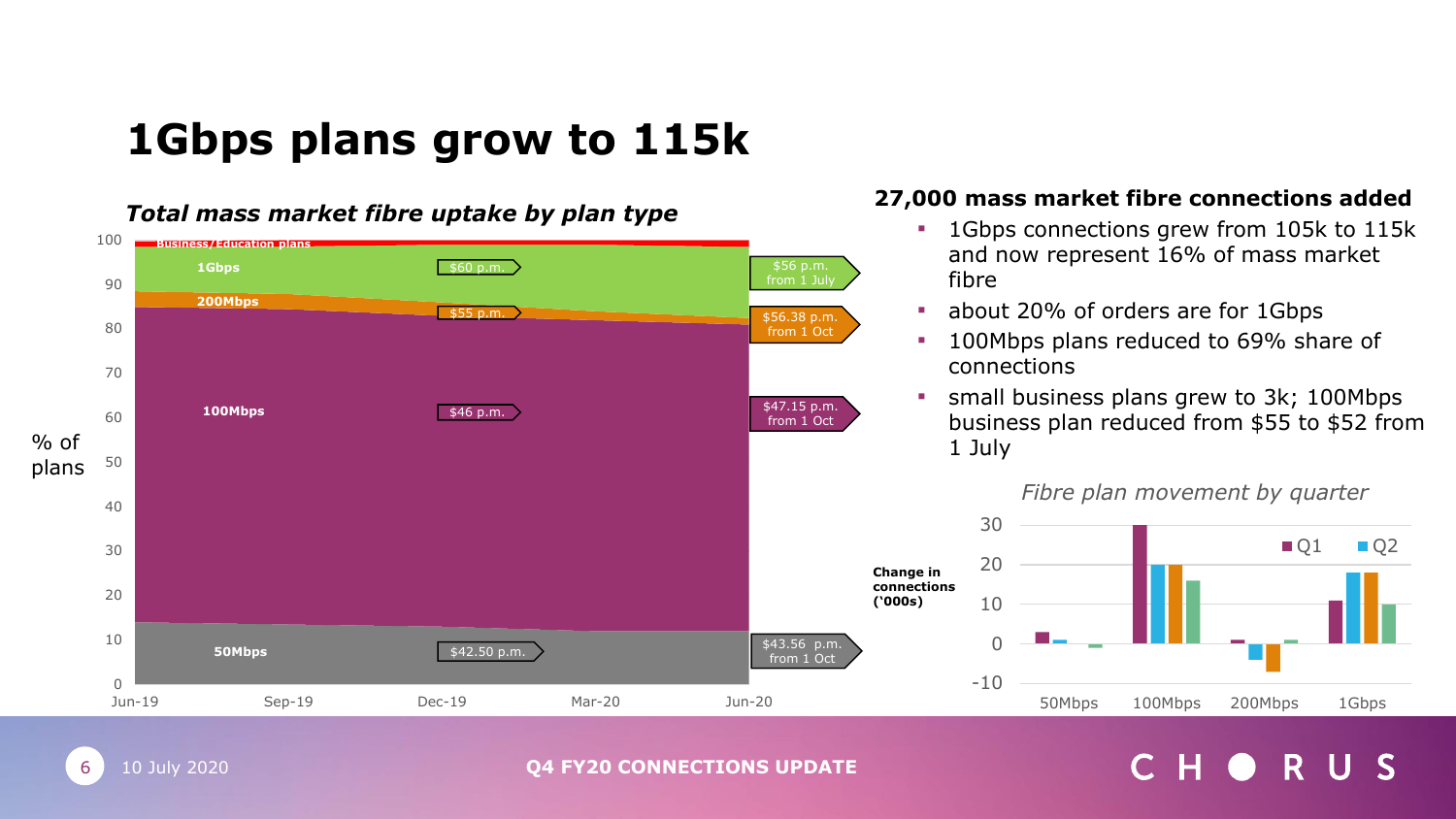## **Connection changes by Zone (indicative)**

- > **Chorus UFB zone:** 8k broadband growth despite lower fibre installation volumes due to COVID-19 limitations on non-essential work
- > **LFC zone**: slowdown in broadband disconnects through lockdown period
- **Rural:** VDSL and fibre connections continued to grow, offsetting ADSL reductions. Fibre connections now 20k

|                                          | <b>Chorus UFB</b><br>zone $*$ | <b>Rural (non-</b><br><b>UFB)</b> zone | <b>Local Fibre</b><br><b>Company</b><br><b>UFB zone</b> |
|------------------------------------------|-------------------------------|----------------------------------------|---------------------------------------------------------|
| <b>Total connections at</b><br>30 June** | 1,097,000                     | 195,000                                | 108,000                                                 |
| <b>Broadband connections</b>             | 980,000                       | 155,000                                | 71,000                                                  |
| Copper (no broadband)<br>connections     | 117,000                       | 40,000                                 | 37,000                                                  |

\* Includes planned UFB1, 2 and 2+ coverage

\*\*Excludes 15k fibre premium and data services (copper) connections



### Change in connections ('000s) by zone\*\*

**Broadband connections** 

Copper (no broadband) connections

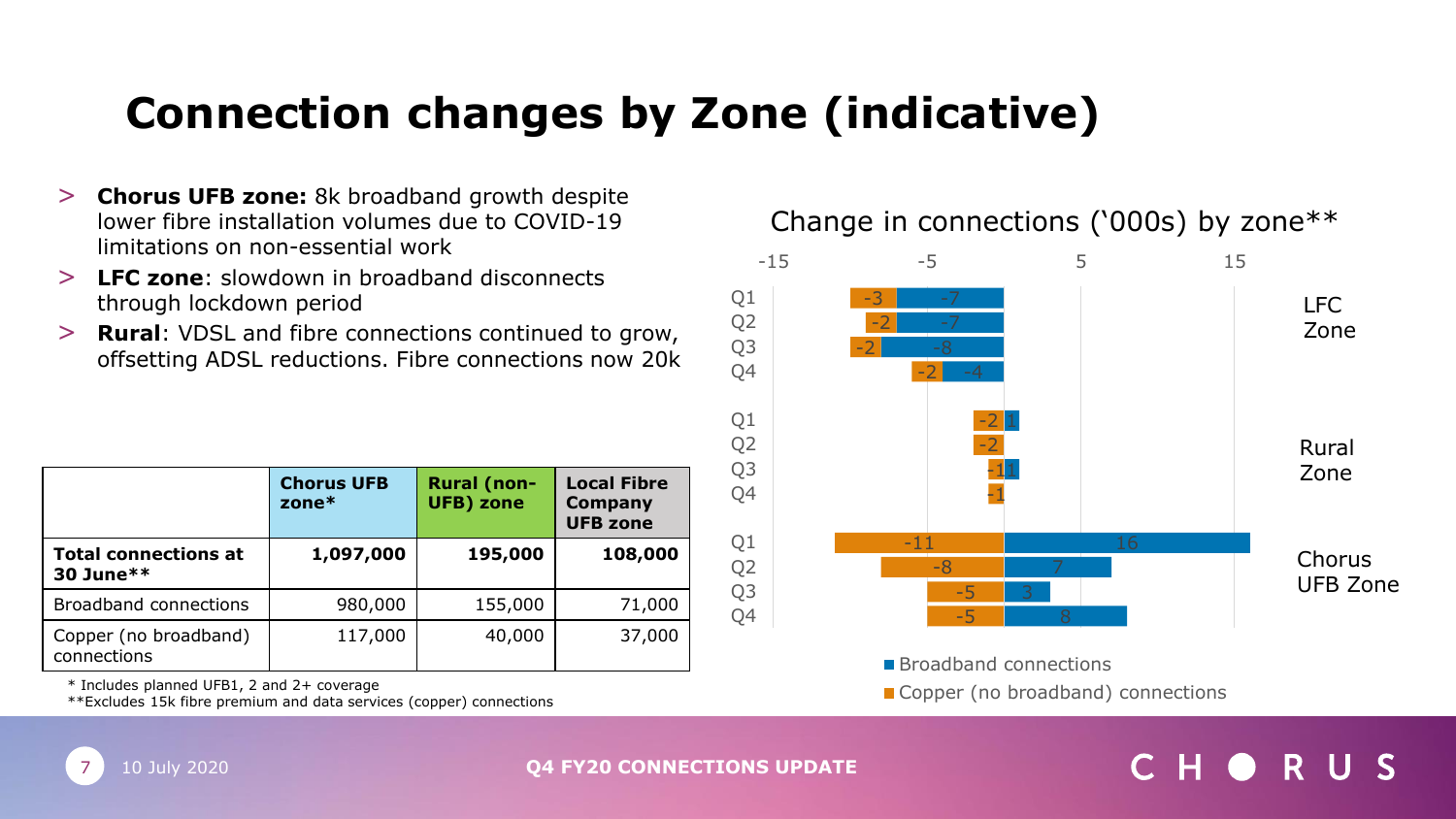### **UFB1 uptake: 63%**



8 10 July 2020 **Q4 FY20 CONNECTIONS UPDATE** 

### CHORUS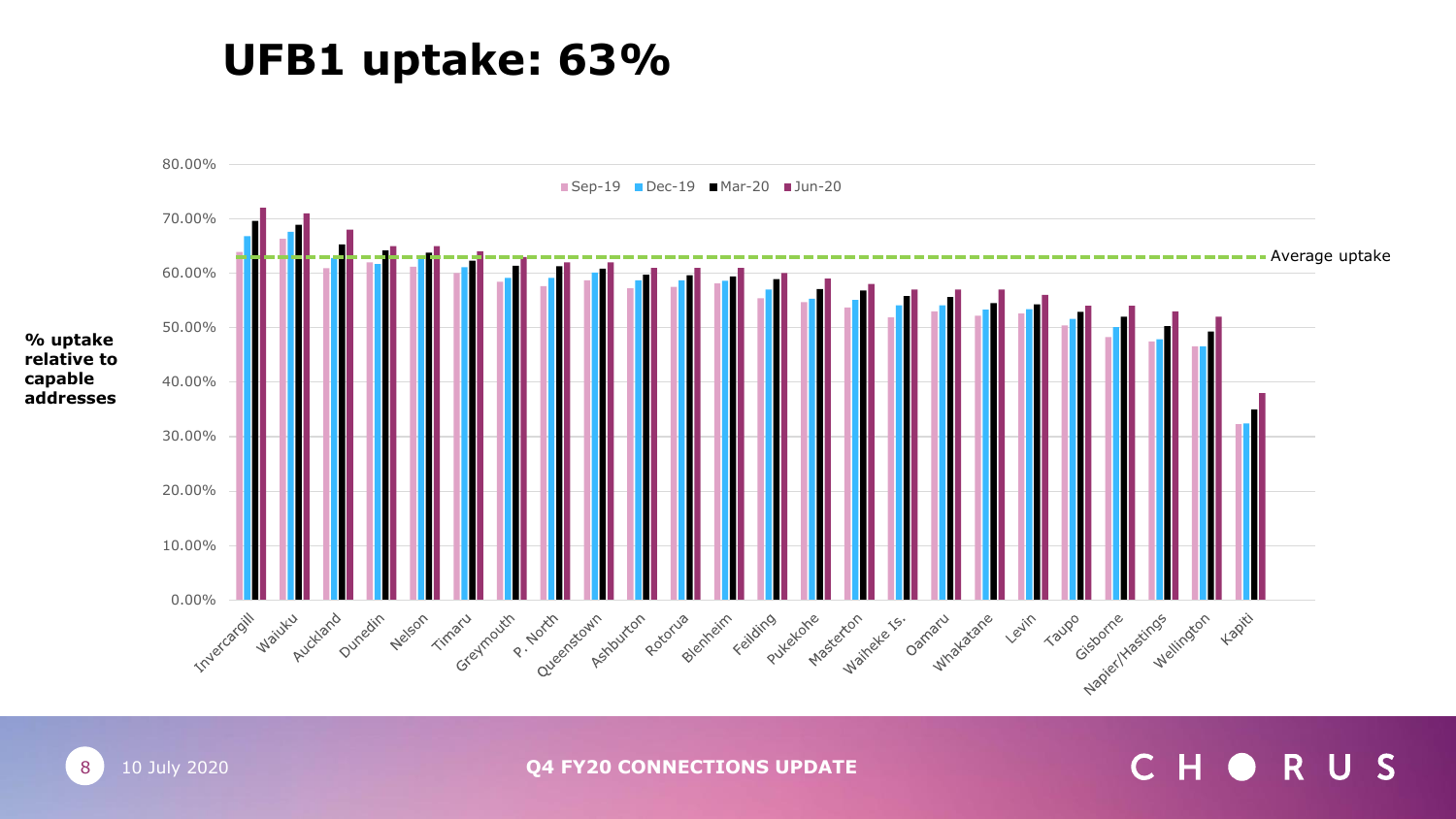### **Data usage returns to pre-lockdown growth path**

#### *Monthly average data usage per connection on our network*



- monthly average data usage per connection on our network reduced to **313GB** in June, down from **346GB** (March)
	- **387GB** on fibre (March: 429GB)
	- **198GB** on copper (March: 225GB)
- $>$  Q4 data usage was artificially lower ( $\sim$ 10%) because international streaming providers have constrained their bandwidth delivery in response to COVID-19 effects on some telco networks
- > April data usage (not shown on chart) was significantly higher because it reflected the effect of Alert Level 4 lockdown
	- average: 406GB
	- $fibre: 495GB$
	- copper: 273GB

10 July 2020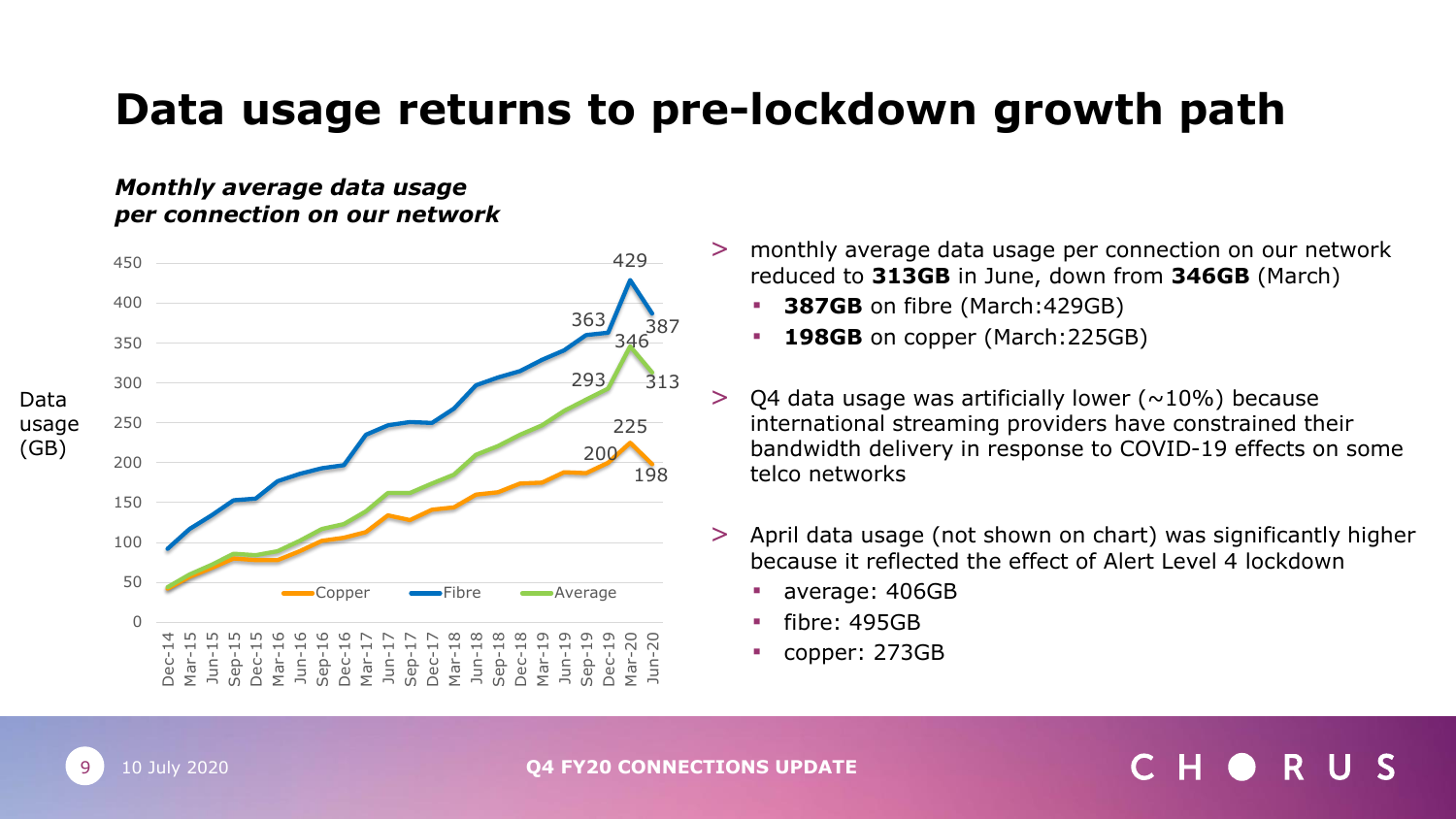### **Video meetings drive 'new normal' of higher upstream traffic**

Upstream traffic remains 10% higher than pre-lockdown levels

10 10 July 2020

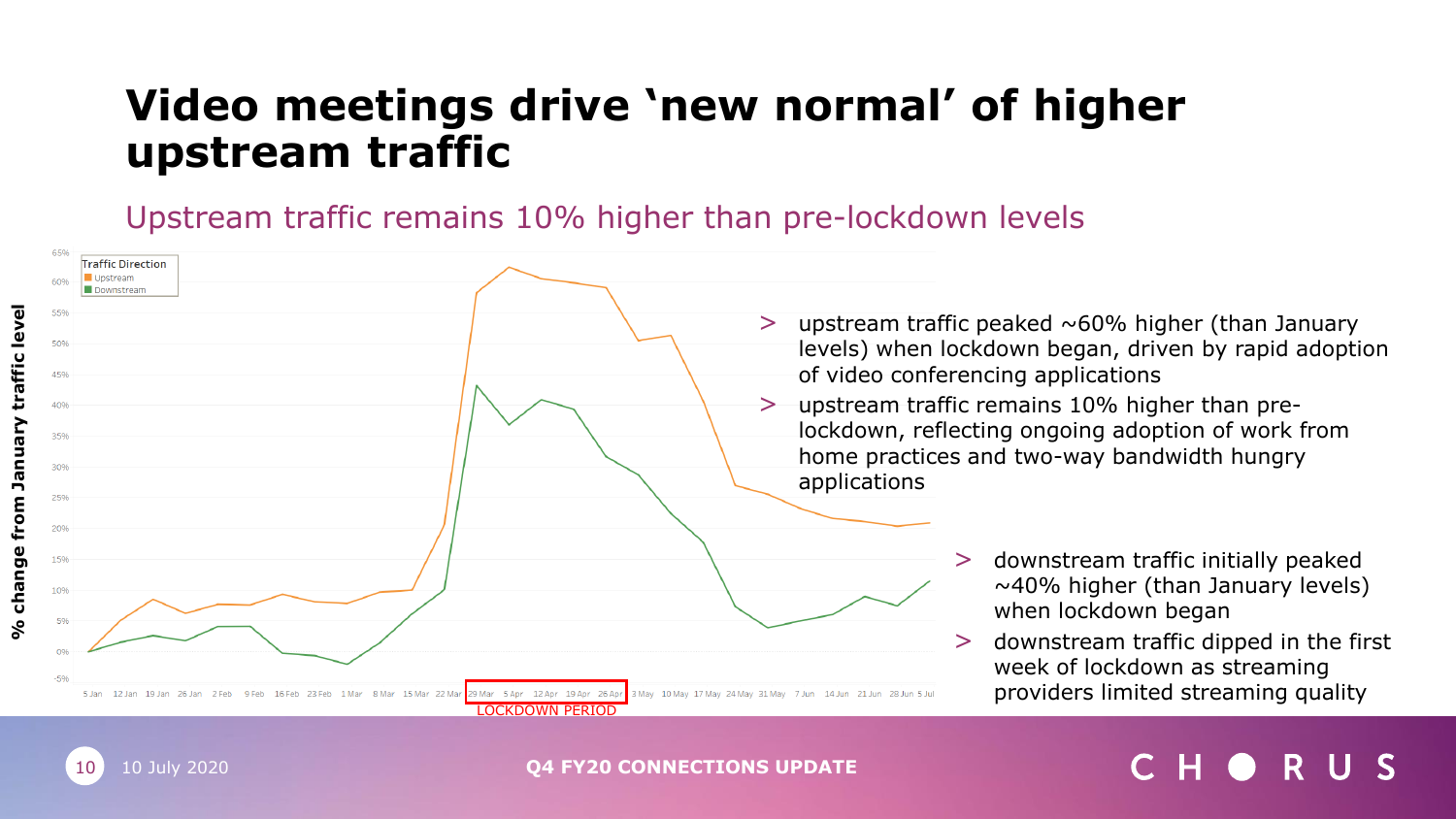### **Video meetings create Godzilla effect**

Upstream traffic spikes half hourly, consistent with meeting start times





**Q4 FY20 CONNECTIONS UPDATE**

### CHORUS